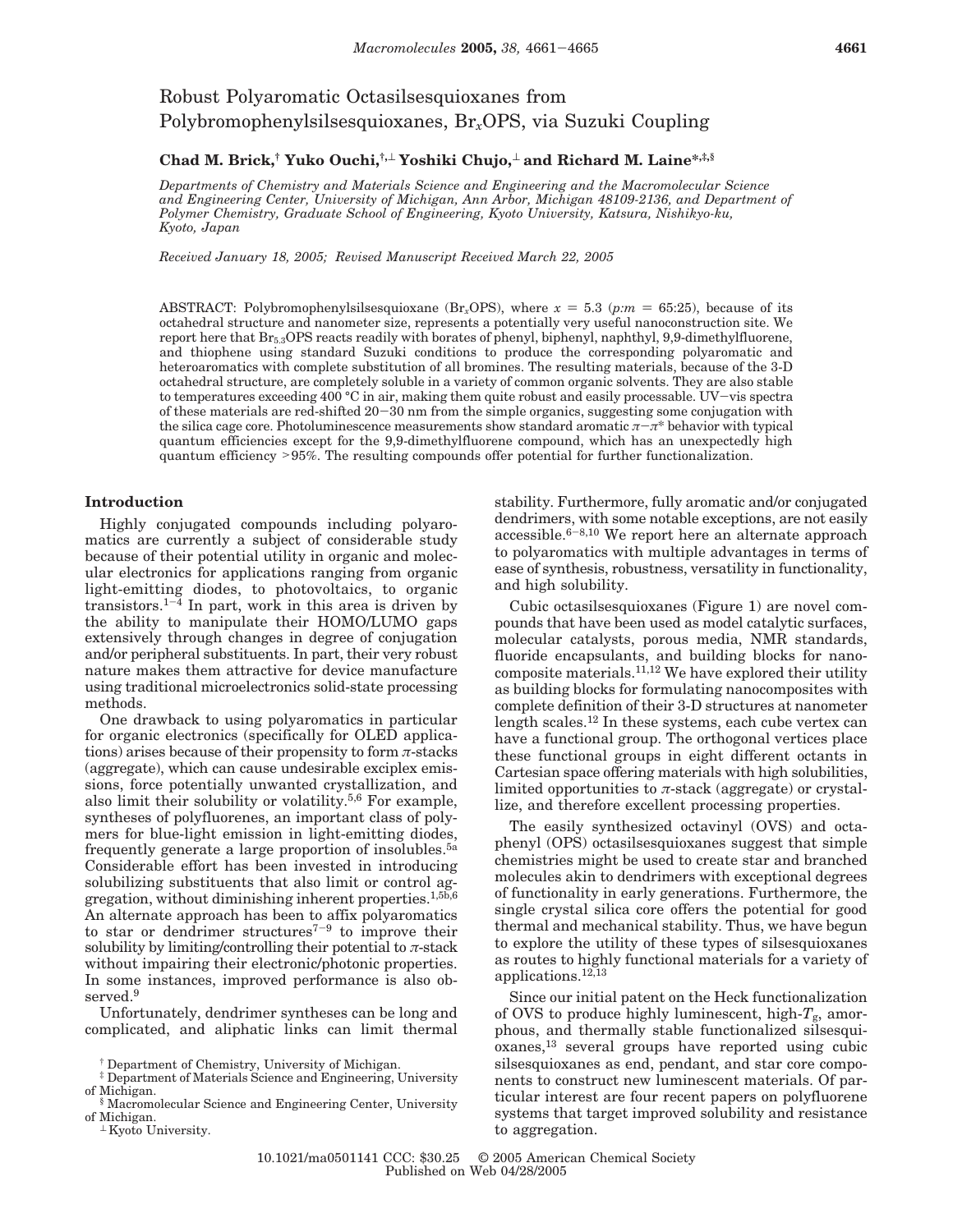

**Figure 1.** Cubic silsesquioxanes. (a) Q8 (Q = SiO<sub>4</sub>); R = H, vinyl, epoxy, 3-hydroxypropyl, aminopropyl, glycidylepoxy, aethylcyclohexylepoxy, methacrylate. etc. (b) PhT8/OPS (T = carbon–SiO<sub>15</sub>): R = Br. NH<sub>2</sub>, alkyl, a ethylcyclohexylepoxy, methacrylate, etc. (b) PhT8/OPS (T = carbon–SiO<sub>1.5</sub>); R = Br, NH<sub>2</sub>, alkyl, alkene, acetylene, acyl, azo, etc.<br>R = same or mixed. (c) Typical sizes/volumes.  $R =$  same or mixed. (c) Typical sizes/volumes.





Xiao et al. describe end-capping several luminescent oligomers, including poly(9,9-dioctylfluorene) (PFO) with *p*-(bromophenyl)hepta(cyclopentyl)octasilsesquioxane.14 A second paper by Shim et al. describes the synthesis PFO with pendant hepta(cyclopentyl)octasilsesquioxanes.15 Jen et al. use still a third format for coupling PFO with octa(*p*-bromophenethyl)octasilsesquioxane to produce an (PFO-phenethyl)octasilsesquioxane star polymer.16 A fourth paper by Wei et al. uses 9,9-anilino groups as points of attachment to tether heptacylopentyloctasilsesquioxane units and include these units as comonomers in PFO copolymers.17 A related paper by Huang et al. couples brominated OPS (Br*x*OPS, where *x* is average number of bromines per molecule) with alkylated bromobenzenes and biphenyls via Grignard chemistry to form alkylated polyarylsilsesquioxanes (Ar*x*OPS**)**. <sup>18</sup> This report suggests that the resulting compounds act as organic quantum dots, a potentially exciting result. Furthermore, it suggests that Suzuki coupling does not work well for these systems.

We recently described the detailed synthesis and characterization of Br*x*OPS compounds in a patent and a paper.19 We find, contrary to the Huang et al. paper, Suzuki coupling worked quite well for the synthesis of a biphenyl derivative. Given our continuing interest in the use of silsesquioxanes as nanobuilding blocks for polyfunctional and luminescent materials, we decided to explore the use of Suzuki coupling as a route to these types of materials. Also, after examining the absorption and emission data for the biphenyl material we obtained, we did not observe the same luminescence

behavior as reported previously, $18$  providing further impetus for the efforts reported here.

We now report the Suzuki coupling of  $Br_{5.3}$  OPS to a variety of aryl borates, including phenyl, biphenyl, naphthyl, thiophene, and 9,9-dimethylfluorene (Scheme 1). These materials are very robust, highly soluble, and in the case of the fluorenyl derivative (F*x*OPS) offer unexpected luminescence properties, but not properties consistent with quantum dots. The choice of  $\text{Br}_{5,3}\text{OPS}$ is predicated on the fact that it consists of a mixture of discrete octameric phenylsilsesquioxane cores containing three to eight bromines per molecule, with the average being 5.3. As reported elsewhere, detailed analysis of the bromination pattern indicates that substitution is primarily *para* (65%) and *meta* (25%) relative to the silica core with <3% dibromination. This is important because bromination beyond  $Br_8$  OPS changes the substitution pattern greatly, generating >80% *ortho, meta*, or 2,5-dibromophenyl groups, which can be expected to lead to much different luminescence behavior.

### **Experimental Section**

**Materials.** Toluene was purchased from Fisher and distilled from Na/benzophenone under  $N_2$  prior to use. Brominated phenylsilsesquioxane was produced by previously published methods.20 9,9-Dimethylfluorene-2-boronic acid was prepared according to the following literature procedure.<sup>21</sup> All other chemicals were purchased from Fisher or Aldrich and used as received.

**General Suzuki Coupling of Br5.3OPS.** To a dry 50 mL Schlenk flask under  $N_2$  was added 0.500 g of Br<sub>5.3</sub>OPS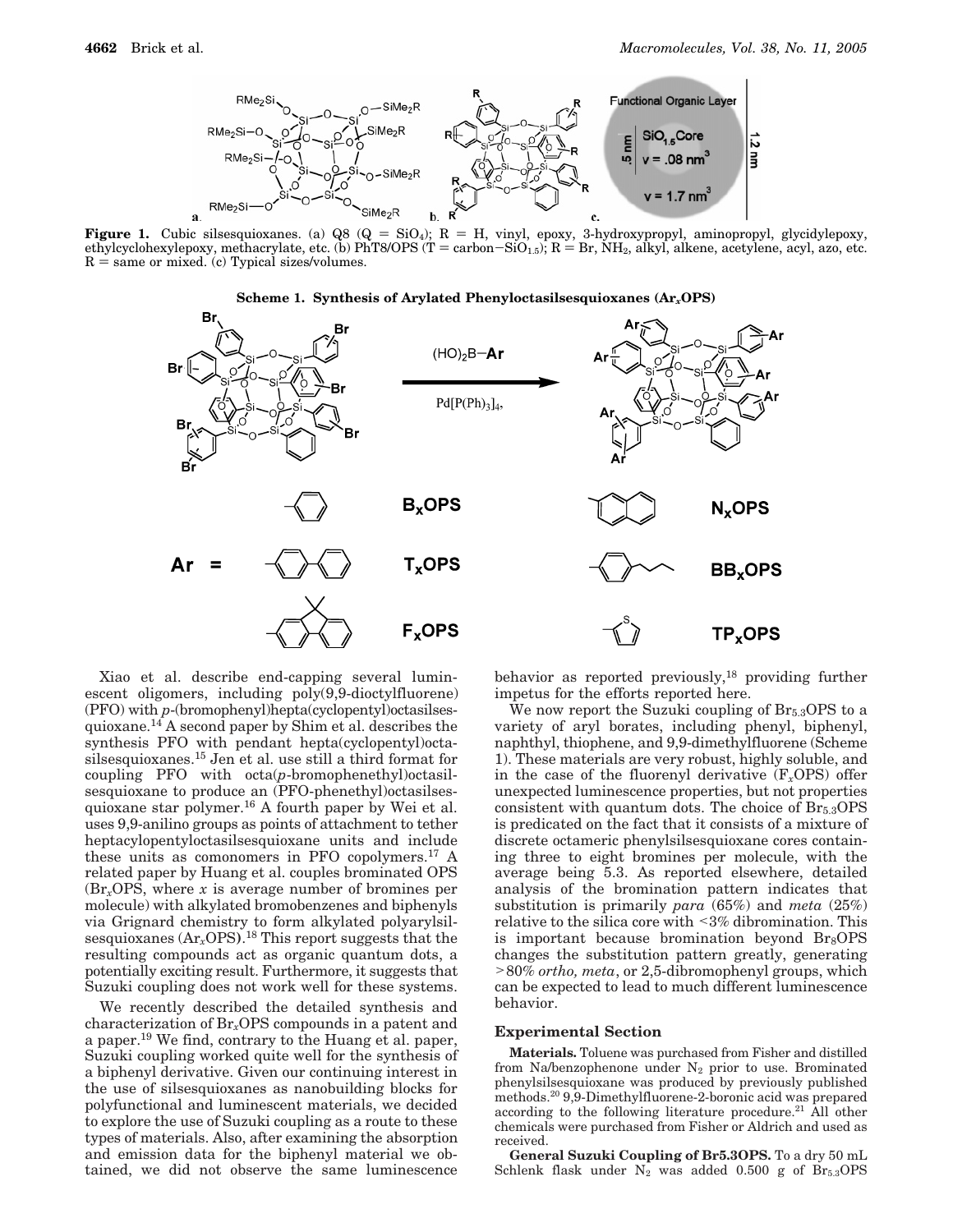$(1.83 \text{ mmol of Br})$  and  $Pd(PPh_3)_4 (0.076 \text{ mmol}, 26 \text{ mg}, 4\%)$ . Dry toluene (15 mL) was then added by syringe, followed by 1.75 mL of  $K_2CO_3$  saturated water, phase transfer catalyst Aliquat 336 (0.100 mL), and the arylboronic acid (5.76 mmol). The mixture was stirred at 100 °C for 24 h and then quenched by precipitation into 150 mL of hexane. The solution was then filtered, and the solid was redissolved in 10 mL of THF. This solution was then filtered through a 1 cm Celite column to remove bulk Pd particles and then was further purified by column chromatography (silica, 10:1 hexane:ethyl acetate) and dried in vacuo for 3 h.

All compounds were synthesized using this procedure except for naphthylboronic acid, which was done at half scale.

**Analytical Methods. Thermogravimetric Analyses.** All TGA analyses were performed on a Perkin-Elmer TGA-7 thermogravimetric analyzer (Perkin-Elmer Co., Norwalk, CT), under dry air with a flow rate of 60 mL/min and a heating rate of 10 °C/min. Alumel and iron supplied by the manufacturer were used to calibrate the system. Samples were dried under vacuum for a minimum of 3 h prior to analysis and heated to 120 °C for 10 min inside the TGA before analysis to remove adsorbed water.

**Gel Permeation Chromatography.** All GPC analyses were performed on a Waters 440 system equipped with Waters Styragel columns (7.8  $\times$  300, HT 0.5, 2, 3, 4) with RI detection using an Optilab DSP interferometric refractometer and THF as solvent. The system was calibrated using polystyrene standards and toluene as reference.

**Matrix-Assisted Laser Desorption/Time-of-Flight Spectrometry.** MALDI-TOF was performed on a Micromass TofSpec-2E equipped with a 337 nm nitrogen laser in positiveion reflection mode using poly(ethylene glycol) as the calibration standard, dithranol as the matrix, and  $AgNO<sub>3</sub>$  as the ion source. Samples were prepared by mixing solutions of five parts dithranol (10 mg/mL in THF), five parts sample  $(1 \text{ mg/mL in THF})$ , and one part  $AgNO<sub>3</sub>(2.5 \text{ mg/mL in water})$ and blotting the mixture on the target plate.

**UV**-**Vis Spectroscopy.** Spectra were taken on a Shimadzu UV-1601 UV-vis transmission spectrometer in THF. Dried samples were weighed, dissolved in a known amount of THF, and diluted to a concentration  $(10^{-6}-10^{-7}$  M) where the absorption maximum was less than 10% for a 1 cm path length.

**Photoluminescence Spectroscopy.** Photoluminescent spectra were taken on a Fluoromax-2 fluorimeter in THF using<br>270 nm excitation. Samples from UV-vis spectroscopy were 270 nm excitation. Samples from UV-vis spectroscopy were<br>used at 31-fold dilution  $(10^{-7}-10^{-8}$  M) to avoid excimer used at 31-fold dilution  $(10^{-7}-10^{-8}$  M) to avoid excimer<br>formation and self-absorption formation and self-absorption.

PLE (Quantum Efficiency). PLE was determined by a modification of the relative method described by Demas and  $C$ rosby<sup>22a</sup> using anthracene<sup>22b</sup> and 1,10-diphenylanthracene<sup>22c</sup> as references. The adsorption at 270 nm was determined for each material at three different concentrations. These samples were then diluted 31-fold, and the total area of the emission spectrum was calculated. For each solution, adsorption and emission measurements were repeated a minimum of three times and averaged. The slope of a plot of emission vs adsorption was determined for each material, and the relative quantum efficiency calculated according to the equation

$$
\Phi_{\text{PL}(x)} = (A_s/A_x)(F_x/F_s)(n_x/n_s)^2 \Phi_{\text{PL}(s)}
$$

where *x* is the sample to measured, *s* the reference, *A* the



absorption at the excitation wavelength, *F* the total integrated emission, *n* the refractive index of the solvent, and  $\Phi_{PL}$  the quantum yield.

#### **Results and Discussion**

Suzuki coupling was run using a variety of commercially available aryl borates and  $Pd(PPh<sub>3</sub>)<sub>4</sub>$  as catalyst. The reaction solution was a biphasic water/ toluene solution (see experimental) that reduced the potential for base-catalyzed ring-opening polymerization of the silsesquioxane cage. This approach affords >99% conversion of  $Br_{5,3}$  OPS to  $Ar_{x}$  OPS for all aryl borates tested. All of the compounds are highly soluble in common organic solvents such as THF, acetone, ethyl acetate, and toluene.

A variety of techniques were used to characterize these materials, including MALDI-TOF analysis. Figure 2 shows the MALDI-TOF analysis of B*x*OPS as representative of the series (see SI for MALDI-TOF of other materials). The spectrum consists of a series of peaks separated by 76 amu, consistent with the sequential addition of phenyl units to OPS. The center and breadth of the distribution generally match the distribution found in the  $Br_{5,3}$ OPS precursor.

It is important to note that while the mass data for MALDI-TOF spectra are correct as determined by modeling of the isotope patterns, the derived distribution patterns are not perfectly quantitative. Slight differences in distribution can occur as a result of differing ionization potentials of particular molecular species, especially those with higher degrees of substitution. This generally weights the MALDI-TOF average distributions to larger values, as discussed elsewhere for the precursor  $Br_{5,3}$ OPS, which has an average degree of substitution of 5.7 when calculated by MALDI-TOF.19 For Ar*x*OPS compounds, MALDI-TOF-calculated average degrees of substitution were even higher, ranging from six to eight. This could be an artifact of the ionization potential differences or representations of true but small increases in "*x*" due to selectivity (e.g., higher solubility) during purification. In all cases, only small amounts of  $x > 8$  were detected.

All samples were chromatographically purified to ensure the purities required for photoluminescence and eventually electroluminescence studies. Chromatographic yields ranged from 30 to 60% with the naphthyl

Table 1. GPC and TGA Data for Ar<sub>*x*</sub>OPS Compounds ( $r \approx 6-8$ )

| Table 1. Of C and Turi Data for $\mathbf{H}_{\mathcal{X}}$ of B compounds $\mathbf{w} \approx \mathbf{0}$ by |              |        |                                |             |                  |            |            |      |            |  |  |
|--------------------------------------------------------------------------------------------------------------|--------------|--------|--------------------------------|-------------|------------------|------------|------------|------|------------|--|--|
|                                                                                                              |              |        | MALDI $\rm{Ar}_{6}POS(Ag^{+})$ | <b>GPC</b>  |                  | <b>TGA</b> |            |      |            |  |  |
| molecule                                                                                                     | vield $(\%)$ | found  | calculated                     | $M_{\rm n}$ | $M_{\mathrm{w}}$ | PDI        | $Td_{5\%}$ | CY   | calculated |  |  |
| $Fr$ OPS                                                                                                     | 59           | 2295.0 | 2294.5                         | 1521        | 1594             | $1.05\,$   | 480        | 22.8 | 25.0       |  |  |
| B <sub>r</sub> OPS                                                                                           | 49           | 1597.2 | 1597.2                         | 904         | 920              | $1.02\,$   | 440        | 35.2 | 33.5       |  |  |
| T <sub>r</sub> OPS                                                                                           | 38           | 2054.0 | 2054.3                         | 1231        | 1256             | $1.02\,$   | 440        | 33.4 | 26.1       |  |  |
| <b>BBOPS</b>                                                                                                 | 41           | 1934.2 | 1934.5                         | 1312        | 1412             | 1.08       | 400        | 29.1 | 27.8       |  |  |
| NP <sub>r</sub> OPS                                                                                          | 28           | 1896.8 | 1898.3                         | 1181        | 1256             | $1.06\,$   | 450        | 38.9 | 28.3       |  |  |
| TP <sub>r</sub> OPS                                                                                          | 52           | 1632.7 | 1632.9                         | 987         | 1018             | $_{1.03}$  | 510        | 26.4 | 32.8       |  |  |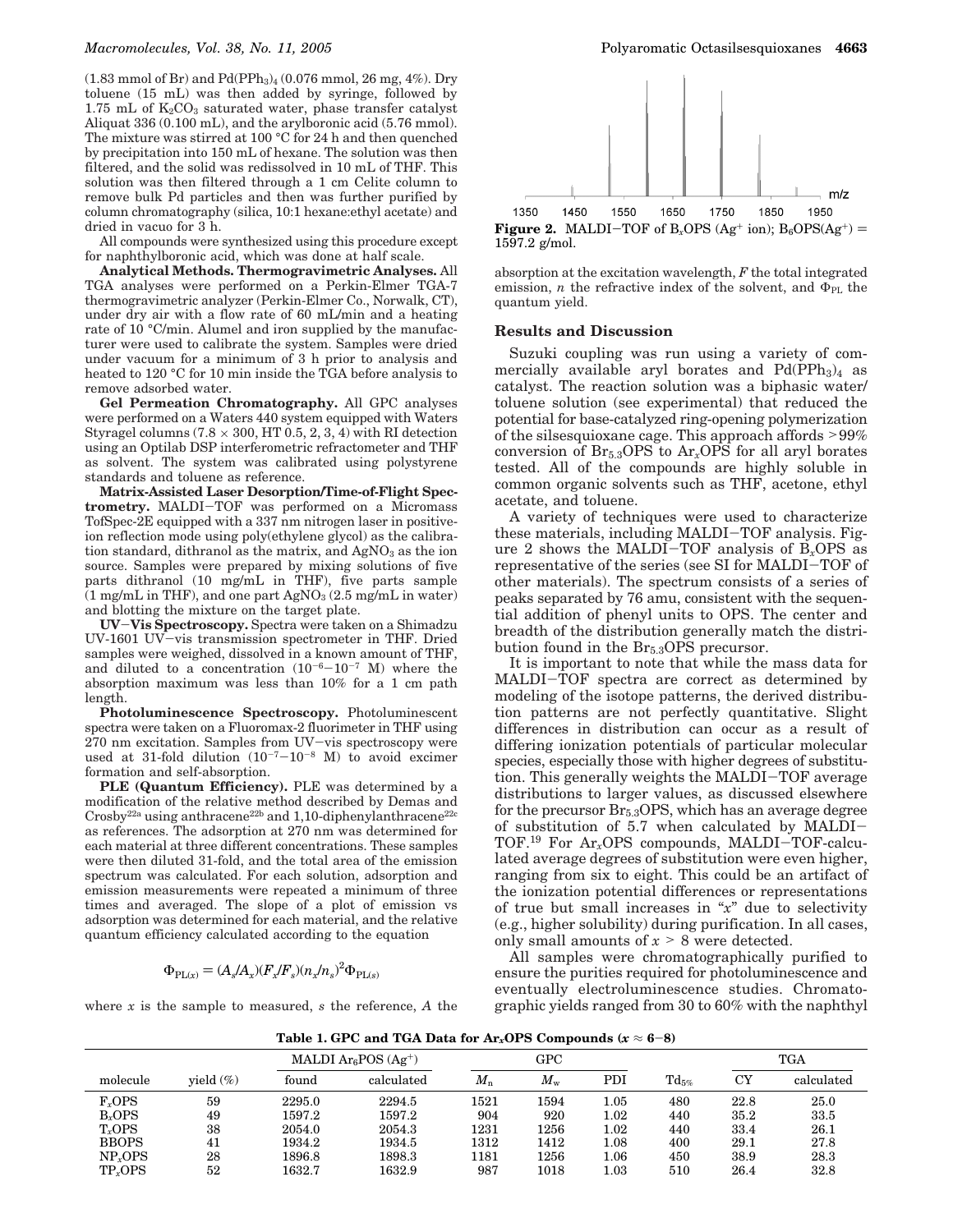

**Figure 3.** UV-vis spectra (dilute THF) of Ar*x*OPS materials.



**Figure 4.** PL emission spectra (dilute THF) of Ar*x*OPS materials.

substituents being the most problematic to isolate from the excess naphthylboronic acid. Table 1 provides pertinent analytical data for these materials. Note that the  $Td_{5\%}$  (in air) values are quite high, indicating the robust nature of these materials. Indeed, there is no difference in air or  $N_2$  for the decomposition of  $F_x$ OPS (Figure 3). For BB*x*OPS, which contains alkyl chains, the TGA exhibits two distinct mass loss steps (Figure 3) that begin slightly earlier in air, corresponding first to loss of the alkyl chains followed by loss aryl fragments. For the purely aromatic B*x*OPS, T*x*OPS, and N*x*OPS, the TGA ceramic yields in air are high because of the propensity of these materials to graphitize.

The measured values of  $M_n$  and  $M_w$  are smaller than expected from MALDI-TOF, but typical of GPC characterization of rigid spherical molecules using flexible, linear polystyrene standards.11,12,19 The narrow PDIs found in GPC analyses additionally confirm the retention of the silica core and the lack of base promoted cageopening polymerization.

**Photophysical Properties.** All of the Ar*x*OPS materials exhibit absorption and emission spectra (Figures 4 and 5) similar to those expected for their small molecule analogues untethered to the silsesquioxane core. There appears to be a slight red shift of 20- 30 nm from the free organic molecules. Given the electron-withdrawing nature of the  $SiO<sub>1.5</sub>$  unit,<sup>23</sup> one would normally expect a blue shift. We believe that these red shifts are related to some conjugation of the silicon vertex with the aromatic rings. However, this contrasts with stilbene-functional silsesquioxanes, which



**Figure 5.** UV-vis and PL spectra of FOPS and BOPS.

**Table 2. Spectral Data for Ar***x***OPS and Related Materials**

| compound                | $ext$ coeff <sup>a</sup> | UV max (nm) PL max (nm) $\Phi_{\text{PL}}(\%)^a$ |     |    |
|-------------------------|--------------------------|--------------------------------------------------|-----|----|
| $F_{r}$ OPS             | $1.17\times10^5$         | 312                                              | 377 | 98 |
| B <sub>r</sub> OPS      | $3.43 \times 10^{4}$     | 250                                              | 342 | 10 |
| T <sub>r</sub> OPS      | $5.46 \times 10^{4}$     | 285                                              | 349 | 23 |
| BB <sub>r</sub> OPS     | $3.06 \times 10^{4}$     | 263                                              | 348 | 35 |
| $N_x$ OPS               | $2.13\times10^5$         | 291                                              | 362 | 38 |
| TP <sub>r</sub> OPS     | $3.81\times10^4$         | 271                                              | 350 | 9  |
| PFO <sup>16</sup>       |                          | 384                                              | 417 | 72 |
| bipheny $l^{25}$        |                          | 251                                              | 313 | 17 |
| terphenyl <sup>25</sup> |                          | 276                                              | 337 | 84 |
|                         |                          |                                                  |     |    |

*<sup>a</sup>* Measured at maximum absorption wavelength in THF.

we will report on elsewhere, which show a 60-80 nm red shift relative to the corresponding small molecules.24

Photoluminescence quantum yields  $(\Phi_{PL})$  were calculated relative to anthracene and 9,10-diphenylanthracene standards and are reported (Table 2) as an average of three measurements. For the simplest material, B<sub>x</sub>OPS, the observed  $\Phi_{PL} = 10\%$  matches closely the reported value for biphenyl of 17%.25 However, for the terphenyl<sup>25</sup> derivative,  $\Phi_{PL}$  decreases markedly from 84% to 23% upon attachment to the silsesquioxane core. Incorporation of a naphthyl group provides a moderate red shift and a  $\Phi_{\text{PL}}$  close to the 44% reported for the small molecule analogue.<sup>26</sup> Some improvements in efficiency from 10% to 35% were obtained with the addition of a *para n*-butyl group on the terminal ring  $(BB_xOPS)$ , consistent with the findings of Huang et al.<sup>18</sup>

As the photoluminescent measurements were made in dilute solution (∼10-<sup>7</sup> M) and at several dilutions without a change in  $\Phi_{PL}$ , it is unlikely that this effect is due to a decrease in molecular aggregation as suggested by Huang et al. for thin films of similar small molecules.

Figure 6 shows exemplary plots of the absorption and emission spectra of  $B_x$ OPS and  $F_{5x}$ OPS, which reveal normal 0-0 transitions typical of aromatic compounds and not the very narrow emissions reported by Huang et al. as suggesting quantum dot behavior.<sup>18</sup> This may be a consequence of a different substitution patterns in their original Br*x*OPS, as their reported method of bromination differed from that used here, and no information was provided concerning the breadth of distribution or isomeric distribution pattern.

Perhaps the most significant finding of our studies is the  $\Phi_{PL}$  observed for  $F_x$ OPS. It is substantially different than the other members of the series in both its spectra and quantum efficiency. The above-cited work on poly- (9,9-*R,R*)fluorene/silsesquioxanes indicates that solution ΦPL data range from 0.54 to 0.99 for the various materials<sup>14-17</sup> prepared with maximum emissions oc